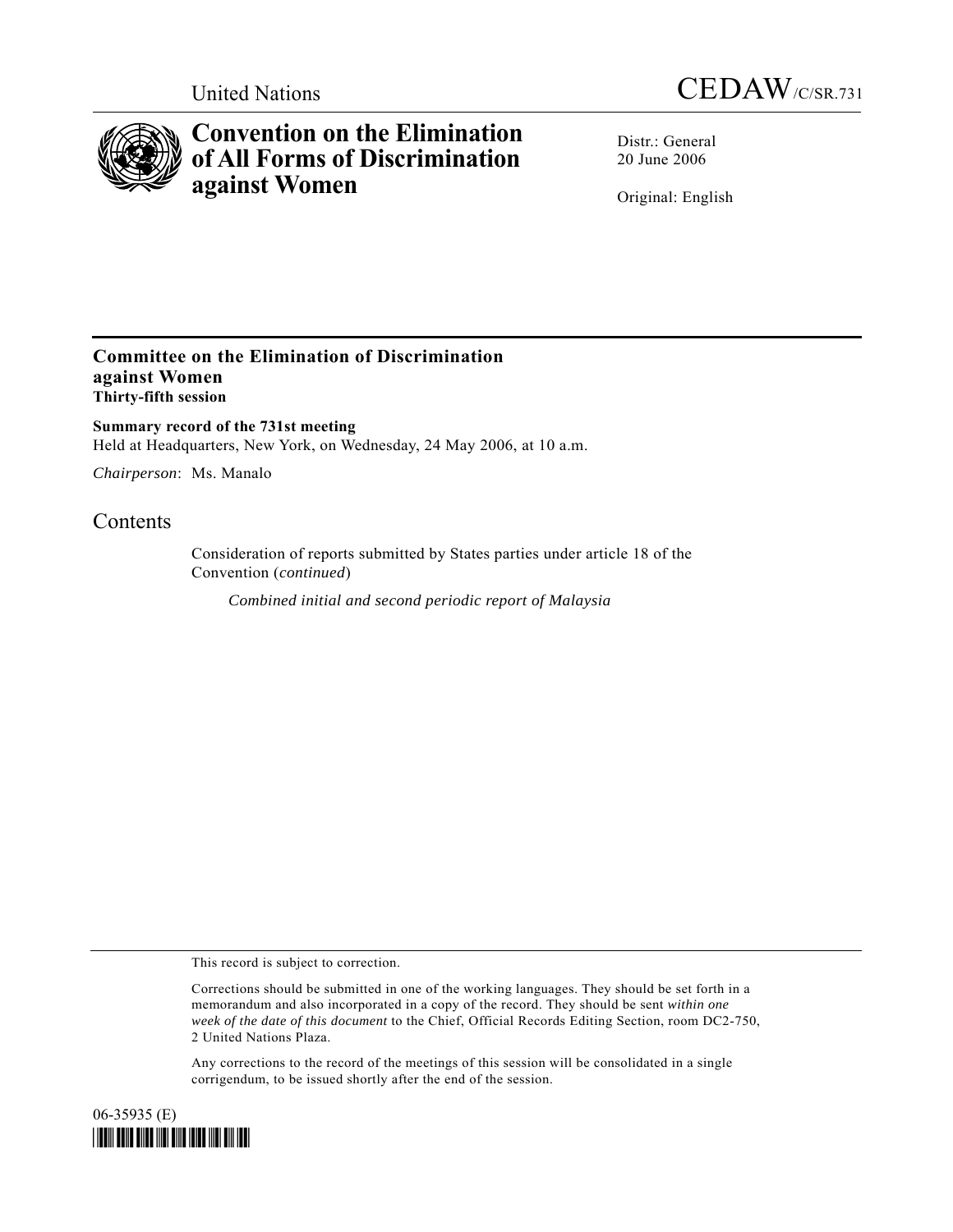*The meeting was called to order at 10.05 a.m.* 

## **Consideration of reports submitted by States parties under article 18 of the Convention** (*continued*)

 *Combined initial and second periodic report of Malaysia* (CEDAW/C/MYS/1-2; CEDAW/C/MYS/Q/2 and Add.1)

1. *At the invitation of the Chairperson, the members of the delegation of Malaysia took places at the Committee table.*

2. **Ms. Faizah Mohd Tahir** (Malaysia), introducing her country's combined initial and second periodic report (CEDAW/C/MYS/1-2), gave a PowerPoint slide presentation to illustrate achievements in the advancement of women in Malaysia up to 2005 in a number of priority areas identified in the Convention. The literacy rate of men and women alike had risen since 2004, largely because of the increased availability of educational opportunities. In employment, there was still a significant imbalance between men and women, particularly in the group of legislators and senior officials and managers; women outnumbered men only in the group of clerical workers. In education, the Millennium Development Goal of gender equality at primary and secondary levels by the year 2005 had been achieved; at tertiary level, enrolments of female students exceeded those of male students; women were, however, still lagging behind men at PhD level. Female students would be encouraged to enter the fields of science and engineering, where they were currently underrepresented. In the area of health, women continued to benefit from improvements in services, in particular through the Safe Motherhood Initiative, which had succeeded in significantly reducing the maternal mortality rate. Greater emphasis had been placed on HIV/AIDS prevention, notably through awareness-raising. While, despite the efforts made, there had been an increase in the percentage of HIVinfected women, there had been a 4 per cent decrease in mother-to-child transmission. Health education and awareness programmes had done much to improve the general level of health among women.

3. She stressed that the proportion of women in the labour force had increased steadily since 1995 and their educational attainments had risen. Most women joined the labour market at a later age than previously, owing to longer periods of schooling; however, they tended to leave it earlier than men. A survey conducted in 2002 had shown that over 75 per cent of unpaid care work was done by women. Thanks to the Government's income-generating programmes and other poverty eradication schemes, the incidence of poverty among female-headed households had declined. The representation of women in political life had increased significantly, both in the Lower House and in the Senate, between 1990 and 2005, as had the percentage of women Cabinet Ministers, Deputy Ministers and Parliamentary Secretaries. In order to make further progress in that area, the Government had adopted a policy of achieving at least 30 per cent participation of women in decision-making; the Ministry of Women, Family and Community Development was working with the United Nations Development Programme (UNDP) on an action plan to that end which would draw on the experience of other countries. Women already occupied a number of prestigious posts in the country, including that of Vice-Chancellor of a university.

4. There was generally no discrimination in law between men and women. Since Malaysia's accession to the Convention, any legislative provisions that conflicted with it had been amended. Thus, article 8.2 of the Constitution had been amended to prohibit discrimination on the basis of gender, in addition to religion, race, descent and place of birth. Following that amendment, efforts had been made to bring all the country's laws into line with the Convention. The Pensions Act had been amended to protect widows and their children; the Land (Group Settlement Areas) Act had been revised to give women joint ownership with men of land settlements. The Penal Code and the Criminal Procedure Code had been amended to provide for stiffer penalties for sexual offences. The 1994 Domestic Violence Act was currently under review; proposals included an expanded definition of domestic violence, as well as the provision of maximum protection and compensation for victims. Legislative measures were also being taken to protect women more effectively against sexual harassment in the workplace; the Government had issued a set of related guidelines for the public sector. Islamic family law fell within the jurisdiction of the state. It was, however, also a concern of the Federal Government, which had accordingly framed a model law in order to safeguard women's rights and interests. There had been some misunderstanding, however, as some women thought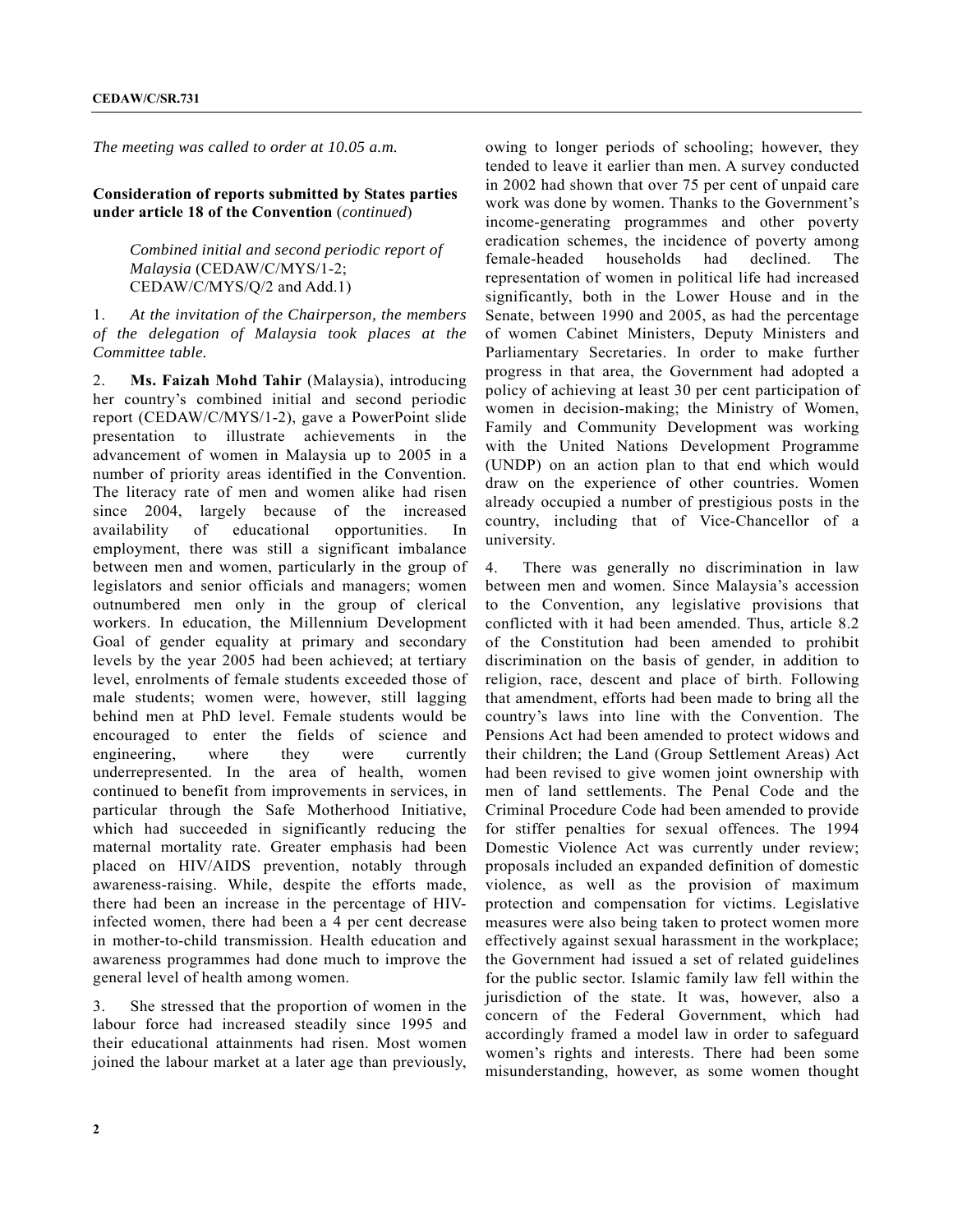that they would have to forfeit property under the model law. The Government had therefore agreed to insert a new paragraph to redefine the concept of joint property. National machinery for women had been strengthened: the resources allocated to the Ministry of Women, Family and Community Development had been increased, as had the budgets of all the other relevant units.

5. Efforts would continue to be made to review Malaysia's reservations in regard to articles 5 (a), 7 (b), 9 (2), 16 (1) (a), (c), (f) and (g), and 16 (2) with a view to gradually lifting them, taking into account constitutional provisions and the national interest.

#### *Articles 1 and 2*

6. **Ms. Khan** said that the measures taken to amend Islamic family laws seemed to have left women less protected than previously. Men were reported to be able to practise polygamy more easily and to claim the assets of their wives, in violation of the Convention. As for the amendment to article 8 (2) of the Constitution, it did not prohibit discrimination against women by non-State actors. She emphasized that the State party was obliged by article 2 (e) of the Convention to eliminate such discrimination by any person, organization or enterprise. She asked why a narrow interpretation of the sharia had been used as a basis for amendments to laws, particularly in view of the encouraging trend in several Muslim countries to adapt Islamic family laws to the current realities of women's lives. It would be interesting to know what further action the Government might be planning to bring Malaysian legislation more closely into line with the Convention.

7. **Ms. Patten** requested more concrete information about the withdrawal of the State party's reservations, particularly regarding any consultations being conducted on the subject and the likely time frame. On the question of sharia law, fuller details would be particularly appreciated concerning the reservations to article 16. She referred to the case of Beatrice At Fernandez and asked what action the Government was intending to take on the refusal to invalidate a contract discriminating against women. Clearly, the standards of the Convention had not been applied either by the Federal Court or by the Court of Appeal. Since international norms were not automatically incorporated into domestic law, she wondered how the Government would ensure harmonization between the

two, particularly through the inclusion of a sufficiently broad definition of discrimination against women.

8. **Mr. Flinterman**, referring to the same case, said that, in a system like that of Malaysia, it was incumbent upon the courts to take judicial notice of the international obligations of the State concerned. It would be interesting to know what was being done to sensitize the judiciary to those obligations. In the case in question, classification based on sex was suspect, unless there were compelling reasons for it. He wished to know whether the Government considered the interpretation of the principle of equality given by the courts to be compatible with the notion of equality enshrined in the Convention. Equality, according to the Committee's general recommendation No. 25, needed to be ensured both de facto and de jure, while discrimination was understood as both direct and indirect discrimination, whether practised in the private or public spheres. He stressed the State party's obligation to incorporate the provisions of the Convention in its national legislation and suggested that a general law on gender equality might usefully be envisaged for the purpose.

9. **Ms. Faizah Mohd Tahir** (Malaysia) recalled that Islamic family law fell within the purview of the state, but that the Federal Government was also involved with that branch of law. In that vein, a model law had been formulated for the purpose of harmonizing the 14 state laws to safeguard the rights and interests of women, inter alia with respect to polygamy and the division of jointly acquired property. During the process of elaborating the model law, a number of consultations had been held with all relevant parties, including NGOs, and a number of amendments had subsequently been made to clarify the controversial provisions of the Islamic Family Law (Federal Territories) Act 1984.

10. **Ms. Azailiza Mohd Ahad** (Malaysia) said that Malaysia remained committed to ensuring that domestic law gave full effect to its obligations under international treaties. The Government had introduced gender-based elements into new legislation and had embarked upon a process of reviewing existing laws so as to ensure that potentially discriminatory provisions would be amended. Similarly, with reference to the Beatrice At Fernandez case, she said the Government was concerned over the implications of that case for its treaty obligations. In certain quarters it was felt that there might be some justification in the criticism that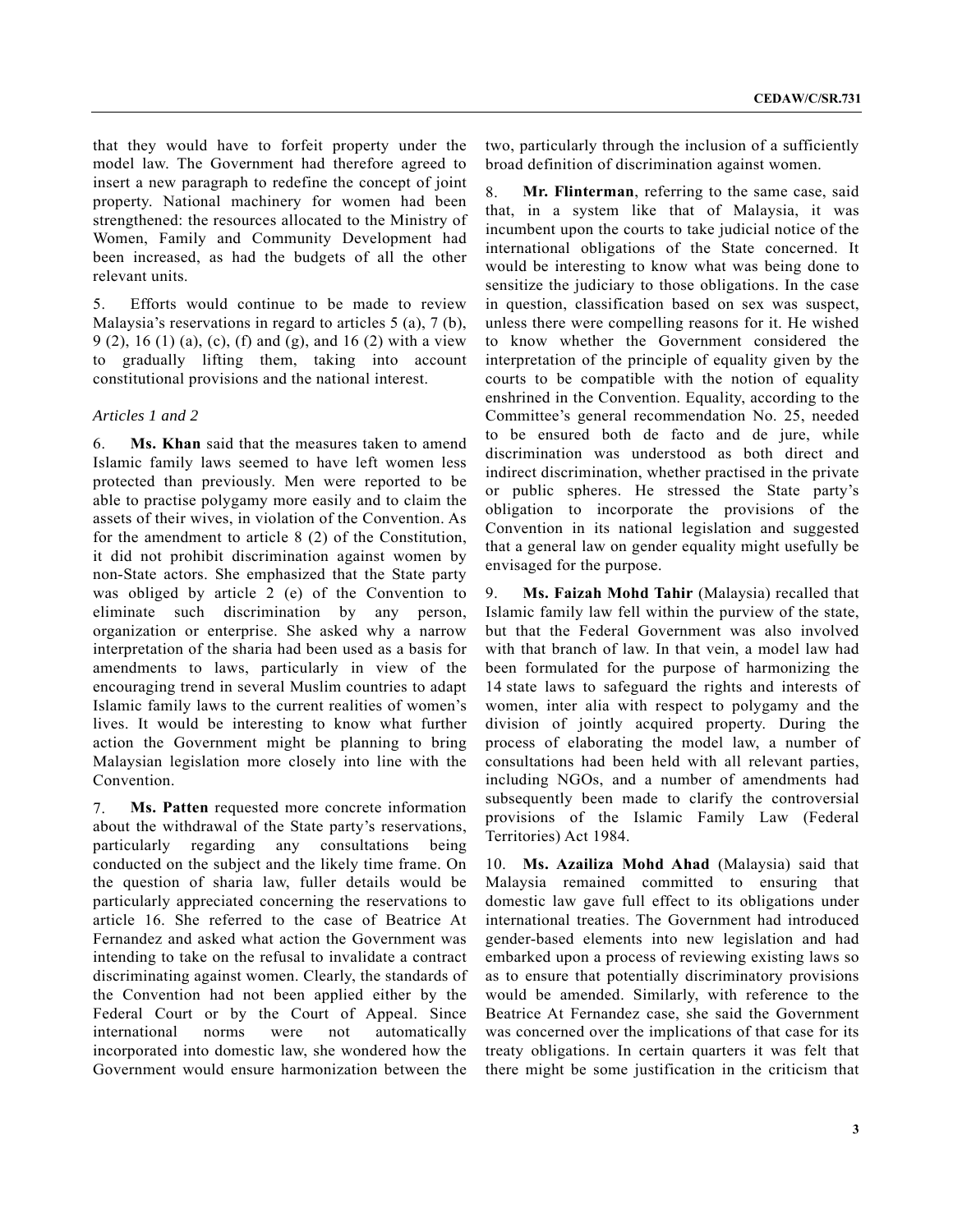the interpretation of the court had been too narrow, and the Government was taking that case into account in its current review, in compliance with its obligations under the Convention.

11. Likewise, it was felt that there was a need for ensuring greater coherence among the laws, and for explaining the guiding principles of the Convention to public opinion, since it had come to the attention of the Government that the public might not fully understand some of the concepts relating to discrimination and gender equality. Malaysia could not promise that it would be able to immediately incorporate a definition of the term "gender" into its constitutional provisions, since such changes entailed a long process, but it could assure the Committee that it was willing to do so, and was looking into the matter.

12. As for sensitizing the judiciary, she agreed that domestic laws should be very clear in order for courts to be able to interpret the laws in compliance with Malaysia's obligations under the Convention. A formal process of sensitizing the judiciary on the pertinent issues had not begun, but the Government had every intention of pursuing that course.

13. **Ms. Faizah Mohd Tahir** (Malaysia) said that an inter-ministerial committee had been established to review Malaysia's reservations to the Convention, particularly with respect to article 5 (a) and article 7 (b). The review was a thorough process, which entailed extensive consultations with various government agencies and departments.

14. **Ms. Schöpp-Schilling** welcomed the fact that Malaysia was reviewing its stance on reservations, but said that she remained puzzled by its position on article 5 (a). She asked the delegation to clarify the nature of the reservation raised with respect to that article and whether the reservation extended to a general interpretation of the article, which would, in effect, constitute a contradiction of Malaysia's constitutional amendment in that regard.

15. She agreed with the comments made by Mr. Flinterman on classification and encouraged the Government to review its policy on gender-based classification, which seemed to run counter to the principle of equality.

16. Noting that the Government assumed responsibility for ensuring consistency in harmonizing Islamic sharia law, she asked whether there was a permanent mechanism to achieve consistency in laws, policies and programmes formulated by the Government that were relevant to the substantive equality of women and, if so, how they functioned and what other issues might be tackled in future.

17. **Ms. Pimentel** requested further details on the Government's proposal to ensure the practical application of the Domestic Violence Act 1994 and the provision of tangible remedies for victims. She also asked whether sexual harassment was included in the amendments to that Act, and whether other forms of violence against women, such as marital rape, and sexual harassment in the informal sector, were also being considered.

18. **Ms. Gaspard** asked why Malaysia's report had not been submitted earlier. She also pointed out that Malaysia had not replied fully to the query on whether the report had been submitted to Parliament. She reminded the delegation that the effective implementation of the Convention necessitated the enactment of legislation and the adoption of other measures through parliamentary intervention. Echoing Ms. Schöpp-Schilling's concern over the outstanding reservations after Malaysia had withdrawn its reservation to article 2, she noted that Malaysia had informed the United Nations Secretary-General that further withdrawals were pending, but there had been no recent mention of progress made.

19. **Ms. Faizah Mohd Tahir** (Malaysia) said that Malaysia had made a declaration to the effect that its reservation to article 5 (a) of the Convention related only to the provision that was subject to sharia law on the division of inherited property. She further informed the Committee that the Government was currently reviewing the withdrawal of its reservations to article 5 (a) and article 7 (b), but had not yet begun to consider the remaining reservations.

20. The proposed amendments to the Domestic Violence Act 1994 aimed at extending its scope, and introducing new provisions to better protect the victims of domestic violence. She added that sexual harassment was not expected to be included under those amendments; rather, legislation on sexual harassment was being drafted by the Ministry of Human Resources to be incorporated under amendments to existing laws, such as the Employment Act 1955 (Act 265), and the Occupational Safety and Health Act 1994 (Act 514), among others.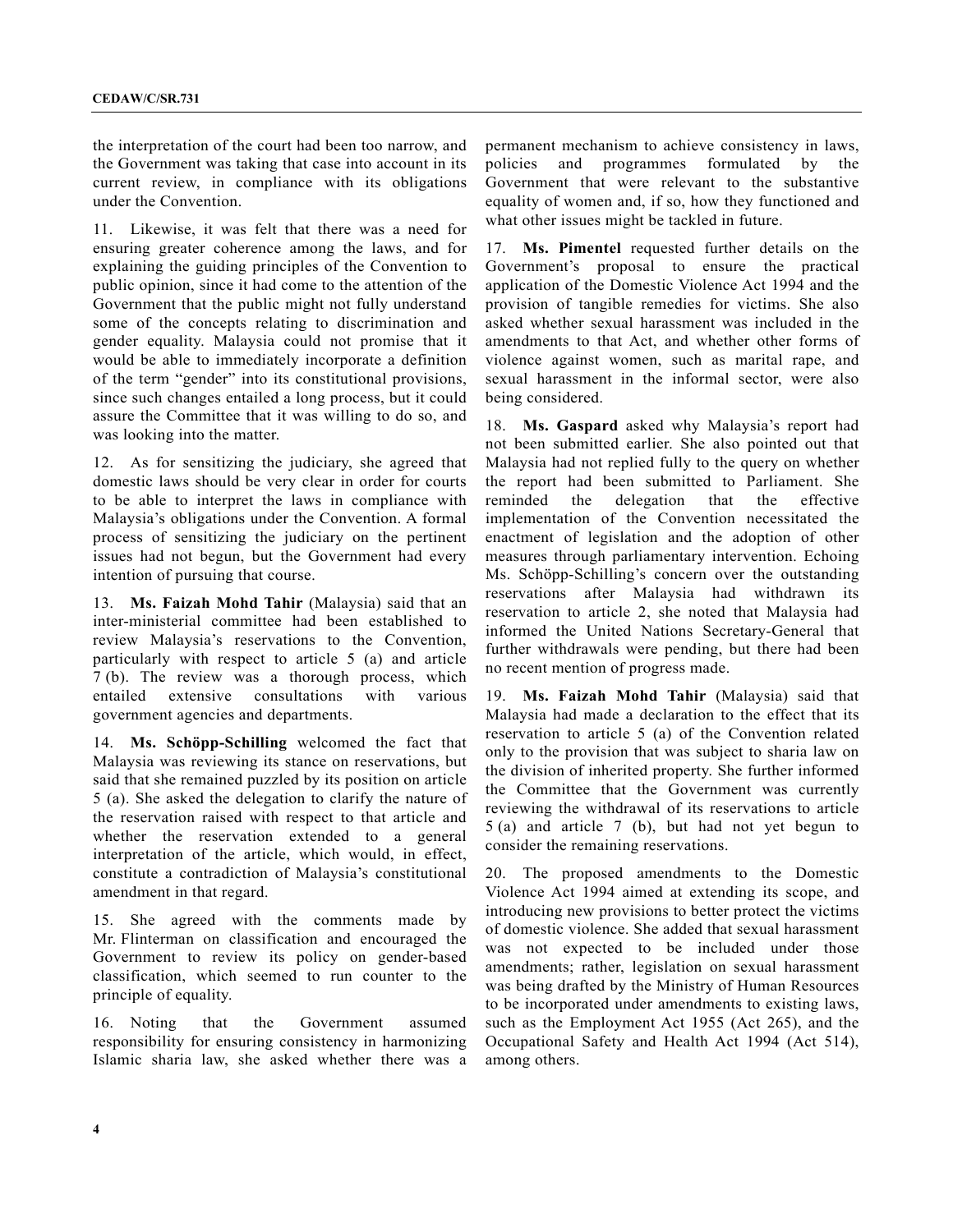21. With regard to the delay in reporting, she explained that the process of preparing the report had indeed been lengthy, having gone through 14 drafts. Intensified efforts to complete the process had been spearheaded by the Ministry of Women, Family and Community Development, and the report had subsequently been submitted to the Cabinet for approval. She stressed that the report had not been put before Parliament.

22. A number of high-level government mechanisms, such as a Cabinet committee and various thematic consultative panels, had been established to ensure the implementation of gender equality.

23. **Ms. Azailiza Mohd Ahad** (Malaysia), reverting to the issue of classification, explained that Malaysia interpreted the provisions of the Convention as imposing an absolute prohibition on discrimination, and that clarification had been made through earlier judicial pronouncements to that effect.

24. **Mr. Ahmad Razif Mohd Sidek** (Malaysia) said that the topic of marital rape had been addressed in the process of considering amendments to the Penal and Criminal Procedure Codes, and the Domestic Violence Act 1994, and had been the subject of much public and NGO discussion for over a year. A report had subsequently been submitted for parliamentary consideration.

25. **Ms. Šimonović** said that the withdrawal of reservations to certain articles of the Convention was commendable. However, given that there were a number of outstanding reservations, she wished to know how Malaysia conveyed to the public the idea that the Convention was a legally binding human rights instrument.

26. **Ms. Faizah Mohd Tahir** (Malaysia) informed the Committee that the report had been widely distributed to government departments and agencies, and that the Government was currently publishing a textbook on the principles of the Convention for distribution in schools.

27. **Ms. Azailiza Mohd Ahad** (Malaysia), referring to the remarks made by Ms. Šimonović, said there was a need to improve public information efforts and to assure gender equality in domestic legal provisions. The establishment of gender focal points was a step in that direction, and the Government would continue to monitor developments to ensure consistency and compliance, in order to improve legislation for the

implementation of the Convention and to deal with existing reservations.

28. **The Chairperson**, speaking as a member of the Committee, asked for clarification of the status of discussions on the definition of marital rape.

29. **Mr. Ahmad Razif Mohd Sidek** (Malaysia) explained that, based on an initiative by NGOs during public sittings throughout Malaysia, Parliament was considering the formulation of a definition of marital rape to be included in existing legislation. A select committee had proposed that the use of force by men to have sexual relations with their wives should be a punishable offence.

30. **The Chairperson**, speaking as a member of the Committee, said that NGOs should exert pressure to ensure that speedy action was taken to criminalize marital rape. Furthermore, she urged Malaysia to take legislative steps to define discrimination clearly and to enact a law on gender equality, over and above the commendable reforms already under way.

## *Article 3*

31. **Mr. Flinterman**, echoing the sentiments of the previous speaker, asked whether the Government intended to incorporate the Convention in a law on gender equality. He was also interested in knowing how quotas were distributed among the various ethnic groups.

32. Turning to the issue of refugees, he asked whether Malaysia had considered the enactment of legislation on refugees and asylum-seekers, particularly with respect to the protection of women and girls in that context. There were reports that many refugees and asylum-seekers had been detained under poor and overcrowded conditions for violation of immigration laws. He therefore asked for further information on that situation, and enquired whether there were plans to release or grant legal status to the applicants.

33. **Ms. Faizah Mohd Tahir** (Malaysia) said that her delegation unfortunately did not have data concerning ethnic distribution, as requested by Mr. Flinterman, but would endeavour to provide such information in the next report. She was pleased to inform the Committee that there was a special government department dealing with indigenous and aboriginal matters, and that significant progress had been made in the provision of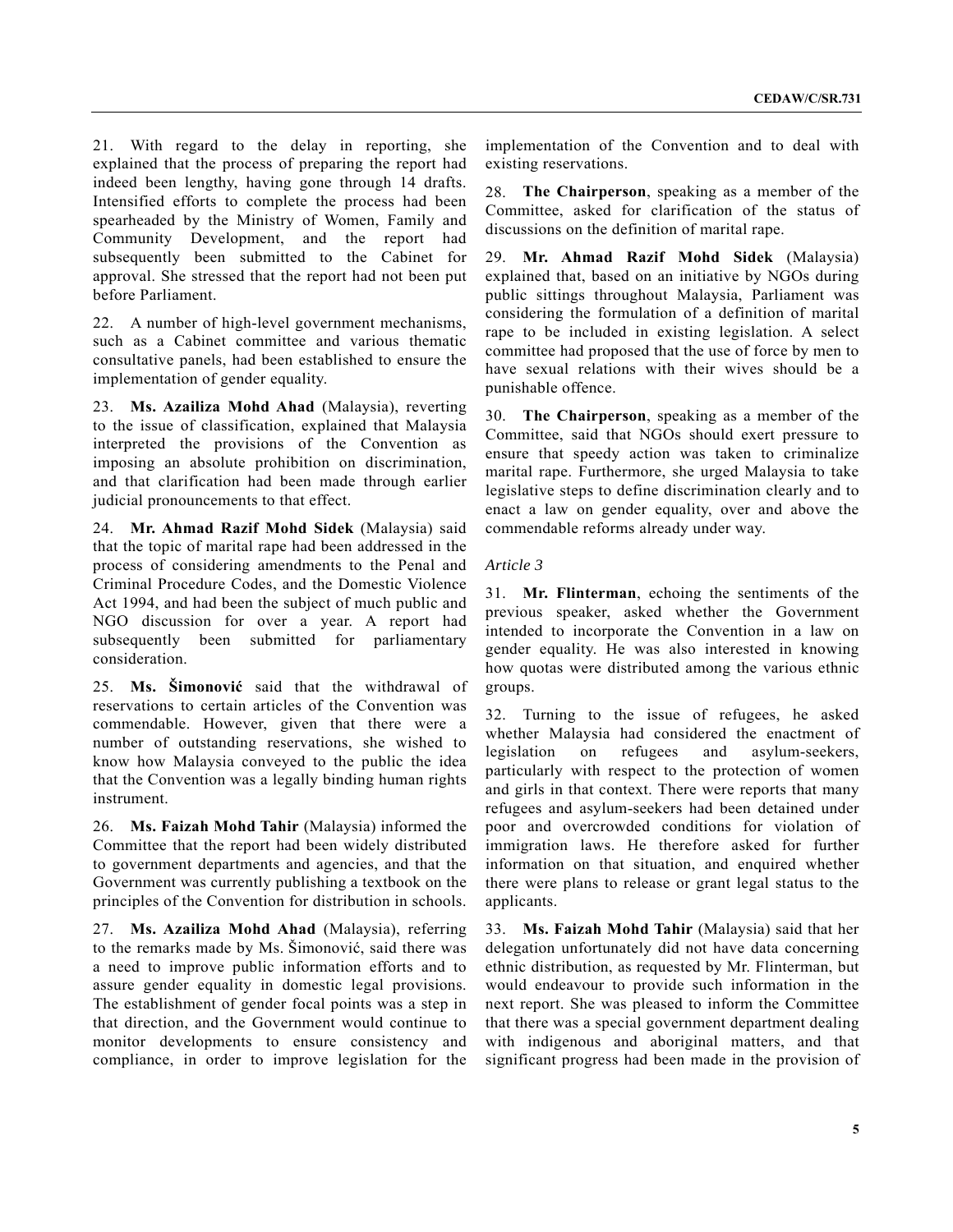basic amenities and in the field of education. Between 2001 and 2005, the enrolment of indigenous students at the primary and secondary levels had doubled.

34. **Ms. Azailiza Mohd Ahad** (Malaysia) said that Malaysia was not party to any international agreements concerning refugees and asylum-seekers and that its domestic legislation did not yet recognize refugee or asylum-seeker status. Nevertheless, the Government had taken a number of administrative measures to ensure the protection of individuals seeking refuge in Malaysia on humanitarian grounds and would continue to do so.

### *Article 4*

35. **Ms. Schöpp-Schilling** stressed the importance of developing a specific law to combat discrimination and ensure that men and women enjoyed equal opportunities. That law should also make provision for the introduction of temporary special measures within the meaning of article 4 of the Convention and, in that connection, she drew the State party's attention to general recommendation No. 25. She also enquired whether the Federal Constitution made provision for the introduction of such measures.

36. Referring to the State party's reservation to article 16 of the Convention, she asked whether the Government had established a time frame for the lifting of that reservation. She also wished to know whether Malaysia had established a permanent structure at the Federal level to ensure the consistent application of legislation, policies and programmes concerning women's rights.

37. **Ms. Faizah Mohd Tahir** (Malaysia) said that, while the Government had not implemented any temporary special measures to accelerate de facto equality between men and women, it had set up a number of special programmes designed to promote women's advancement. However, that issue would be revisited in light of the Committee's comments, and she would be grateful for any suggestions as to potentially beneficial temporary special measures.

38. As yet, no time frame had been established for the lifting of Malaysia's reservations to article 16 of the Convention, because the Government was still negotiating with the relevant stakeholders.

39. **Ms. Azailiza Mohd Ahad** (Malaysia) said that individual states were responsible for legislating in most areas covered by personal law. Although model laws on human rights had been drafted by a group of state rulers, they had yet to be approved by the Federal authorities. More needed to be done on that front.

### *Article 5*

40. **Ms. Tavares da Silva** recognized the State party's efforts to eliminate gender-based stereotypes, particularly in the education sector, but noted that such stereotypes continued to hinder the advancement of women in Malaysia. Although cultural change was a long and difficult process, the Government must take urgent steps to eliminate sexist attitudes in all areas. While Malaysian women had access to family planning services, they did not avail themselves fully of those services, as evidenced by the relatively low rate of contraceptive use among women. She wondered whether cultural patterns and attitudes were to blame for that situation and enquired whether a married woman needed her husband's consent to use contraceptives.

41. **Ms. Simms** said that the difficulties of a two-tier administrative system were reflected in the State party's reservation to article 5 (a) of the Convention. All cultures had been created by men and would continue to be controlled by them unless women took it upon themselves to deconstruct the myth of male dominance.

42. With regard to sex education, she was curious to know whether the curriculum went beyond the purely biological aspects of the topic and dealt with the fundamental social and psychological elements of human sexuality, including the subjugation of women.

43. **Ms. Arocha Domínguez** commended the Malaysian Government on its efforts to integrate women into society and to eliminate disparities between the sexes. However, experience had shown that merely improving the economic, social and political status of women did not result in the elimination of stereotypes or prejudices, and the ideological shift necessary to bring about lasting attitudinal changes took much longer than the corresponding legislative process. The State party should indicate whether it had adopted a comprehensive strategy designed to modify the social and cultural patterns of conduct of men and women.

44. **Ms. Faizah Mohd Tahir** (Malaysia) said that she shared the concerns expressed by Ms. Tavares da Silva.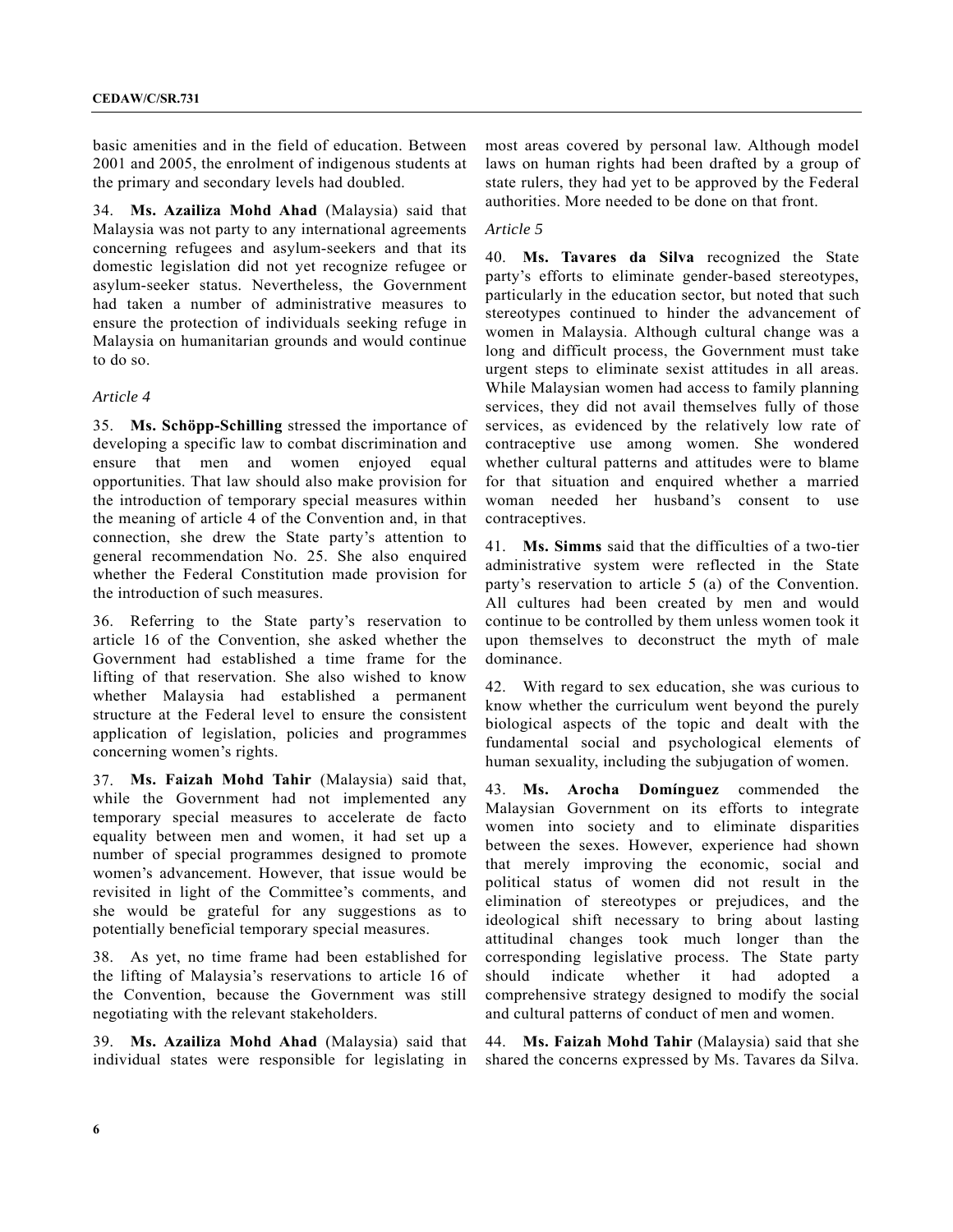In addition to the measures described in the report, the Government had taken a number of steps to eliminate gender-based stereotypes, including the introduction of guidelines for the preparation of school textbooks and the establishment of the Communications and Multimedia Content Forum of Malaysia. Furthermore, a course for newly married or engaged couples entitled "SMARTSTART" had been developed with a view to raising their awareness of the need to share domestic duties and responsibilities equally.

45. In response to the question put by Ms. Simms, she said that the Ministry of Women, Family and Community Development, in conjunction with the Ministry of Education, had drawn up national guidelines on sex education with a view to ensuring that young people developed a healthy attitude to all aspects of human sexuality, including relationships, marriage and family life and reproductive health.

46. As the main national mechanism for the advancement of women, the Ministry of Women, Family and Community Development was involved in awareness-raising activities at all levels. Gender focal points had been established in 29 ministries and departments, and a number of training courses on gender mainstreaming had been organized. A seminar on gender equality for political leaders and public officials would be held in the near future, and the Government was actively encouraging NGOs to develop educational programmes on women's rights.

### *Article 6*

47. **Ms. Simms** said that human trafficking was one of the most pressing problems facing the modern world. The majority of victims were women, whose devalued role within society made them particularly vulnerable to sexual and commercial exploitation. Noting that Malaysia had no domestic legislation on human trafficking, she enquired whether the Government had any plans to enact a law to address that issue.

48. **Ms. Azailiza Mohd Ahad** (Malaysia) said that, in view of the inadequacy of Malaysia's current legislation on human trafficking, the Government was examining the issue with a view to acceding to the Protocol to Prevent, Suppress and Punish Trafficking in Persons, Especially Women and Children, supplementing the United Nations Convention against Transnational Organized Crime. It was particularly

important to establish victim protection programmes and to ensure that a clear distinction was drawn between genuine victims and persons who were being trafficked voluntarily.

49. **Ms. Faizah Mohd Tahir** (Malaysia) said that the Ministry of Women, Family and Community Development had taken various steps to address human trafficking and had initiated dialogue on that issue with a number of other ministries. As a result, the Ministry of Internal Security had pledged to establish femalefriendly accommodation within existing detention centres. In addition, law enforcement and immigration officials would receive training in the area of victim identification, with a view to ensuring that they were able to distinguish between genuine victims and persons who were being trafficked voluntarily. An inter-agency committee on trafficking in persons was also being set up.

#### *Articles 7 and 8*

50. **Ms. Zou** commended the State party on its adoption of a policy to ensure at least 30 per cent participation of women in decision-making. In that connection, she would be grateful for additional information on the action plan developed in conjunction with UNDP. What were its strategic goals and objectives?

51. Although Malaysia was a multi-ethnic society, the report did not contain any information about indigenous women's participation in the political and public life of the nation. She wished to know what steps the Government was taking to ensure that women from ethnic minorities could participate in political life and, in particular, whether a quota system had been introduced.

52. **Ms. Belmihoub-Zerdani**, recalling that Malaysia had had a difficult history owing to successive colonizations, stressed the significance of article 7 of the Convention. The State party's political will to achieve gender parity in the area of decision-making was obvious, since 32.3 per cent of the members of the Federal Parliament and 32 per cent of the members of the Senate were women. Accordingly, she wondered whether the Government was considering lifting its reservation to article 7 (b) of the Convention. Additional efforts should be made at the local level to ensure that all women, regardless of their religious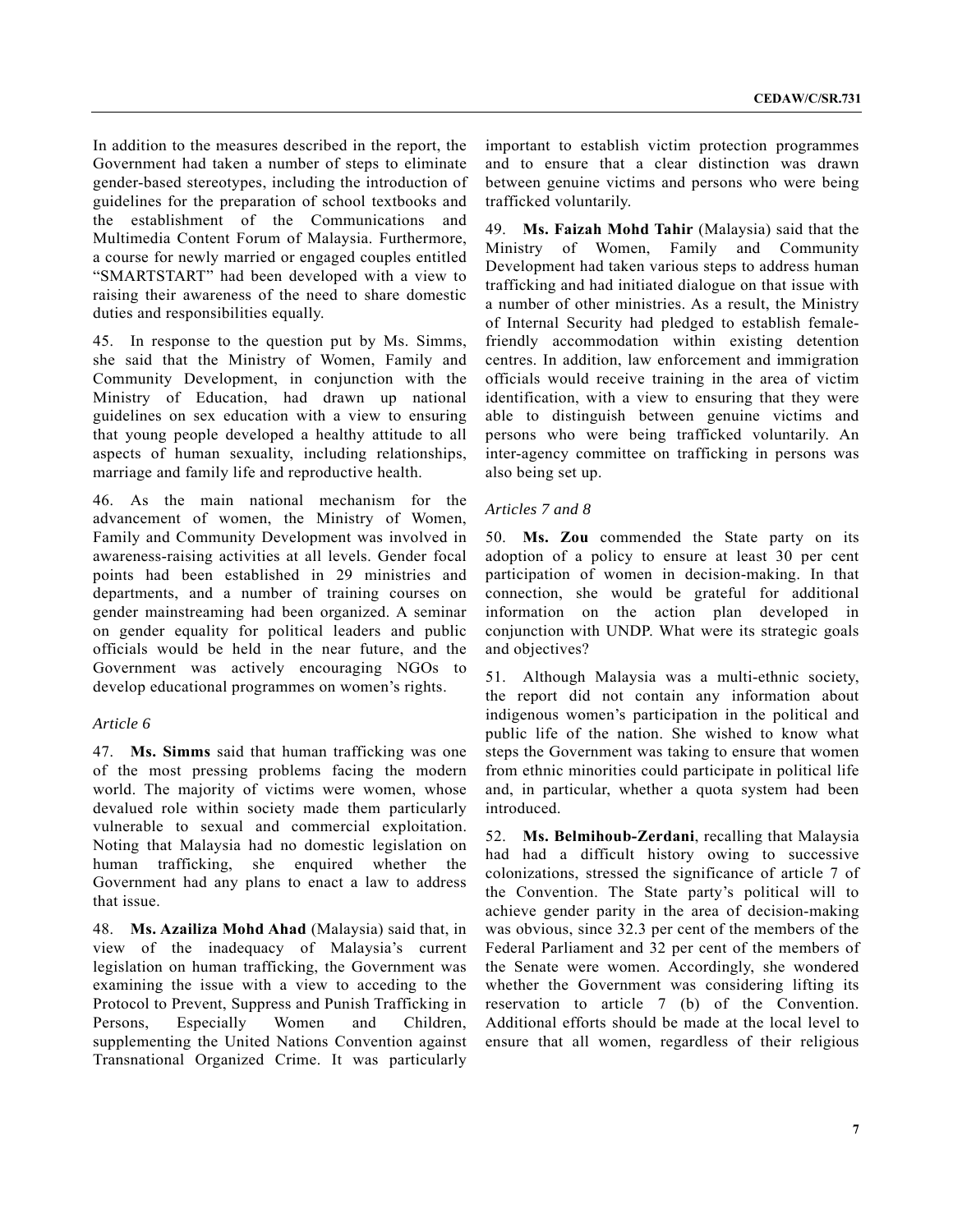affiliation, could participate effectively in the country's political life.

53. **Ms. Arocha Domínguez** said that, as far as increasing women's political participation was concerned, progress had been uneven in Malaysia. Indeed, between 2000 and 2005 there had been a slight decrease in the number of women elected to the House of Representatives. She wondered whether the persistence of gender-based stereotypes was to blame for that situation and enquired about the measures taken to address it. Furthermore, she would like to know whether those responsible for making political appointments had been made aware of the need to increase the proportion of female appointees. Lastly, the State party should indicate how many women from ethnic minorities were involved in local government.

54. **Ms. Gaspard** requested clarification regarding Malaysia's reservation to article 7 (b) of the Convention. What types of positions in administration and politics were subject to that reservation?

55. **Ms. Faizah Mohd Tahir** (Malaysia) confirmed that the Ministry of Women, Family and Community Development was working with UNDP on an action plan to achieve 30 per cent representation of women in the public and private sectors by 2010. Stakeholders from the public and private sectors and civil society were involved. Data disaggregated by ethnic group were not immediately available, but would be provided at a later stage.

56. **Ms. Azailiza Mohd Ahad** (Malaysia) said that the reservation to article 7 (b) had to do specifically with posts in the sharia judiciary, which were not only public in nature, but also religious, involving leading prayers. That was a function which women could not fulfil. However, possibly the reservation could nonetheless be lifted.

57. **Ms. Faizah Mohd Tahir** (Malaysia) added that in order to increase the representation of women in elected bodies, political parties were establishing leadership training programmes for young women.

58. **The Chairperson**, speaking as a member of the Committee, asked why it was taking so long to implement the action plan to reach the goal of 30 per cent representation of women in the public and private sectors. Did the slow pace of implementation perhaps indicate a lack of political will?

59. **Ms. Faizah Mohd Tahir** (Malaysia) explained that in fact it was not taking a long time, as the proposal had been submitted to the Cabinet in late 2005.

### *Article 9*

60. **Ms. Belmihoub-Zerdani** said that the reservation to article 9 (2) regarding equality between men and women in conferring nationality upon their children was a case of glaring discrimination. There was no religious obstacle in Islam to acceptance of that measure. Many Islamic countries had lifted reservations to that provision and changed domestic law in order to comply with it.

61. **Ms. Azailiza Mohd Ahad** (Malaysia) agreed with Ms. Belmihoub-Zerdani that there was no religious hindrance to acceptance of the clause. Reservations should be reviewed in order to ensure equal treatment.

#### *Article 10*

62. **Ms. Tan** requested updated data on literacy rates among rural women. It would be helpful to have some concrete examples of how school textbooks had been changed to eliminate gender stereotypes, and to know why a fifth-form moral education textbook reinforced the notion that a woman's place was in the home. Were teachers trained in recognizing gender stereotyping and taught about the need to remove such stereotypes from education?

63. **Mr. Hailibin Dolhan** (Malaysia) replied that there were courses in recognizing gender stereotyping offered in teacher training colleges. The instance to which the moral education textbook referred was probably an isolated case.

### *Article 11*

64. **Ms. Khan** noted that while Malaysian women had a high level of literacy, their participation in the labour force was low. They were predominantly employed in low-level, non-managerial positions. What was the situation of migrant workers? What were their exact numbers in the country, and were they protected from abuse by existing legislation?

65. **Ms. Patten** said that temporary special measures were a way to respond to low female participation in the workforce. The Government might consider adopting such measures for public employment. It